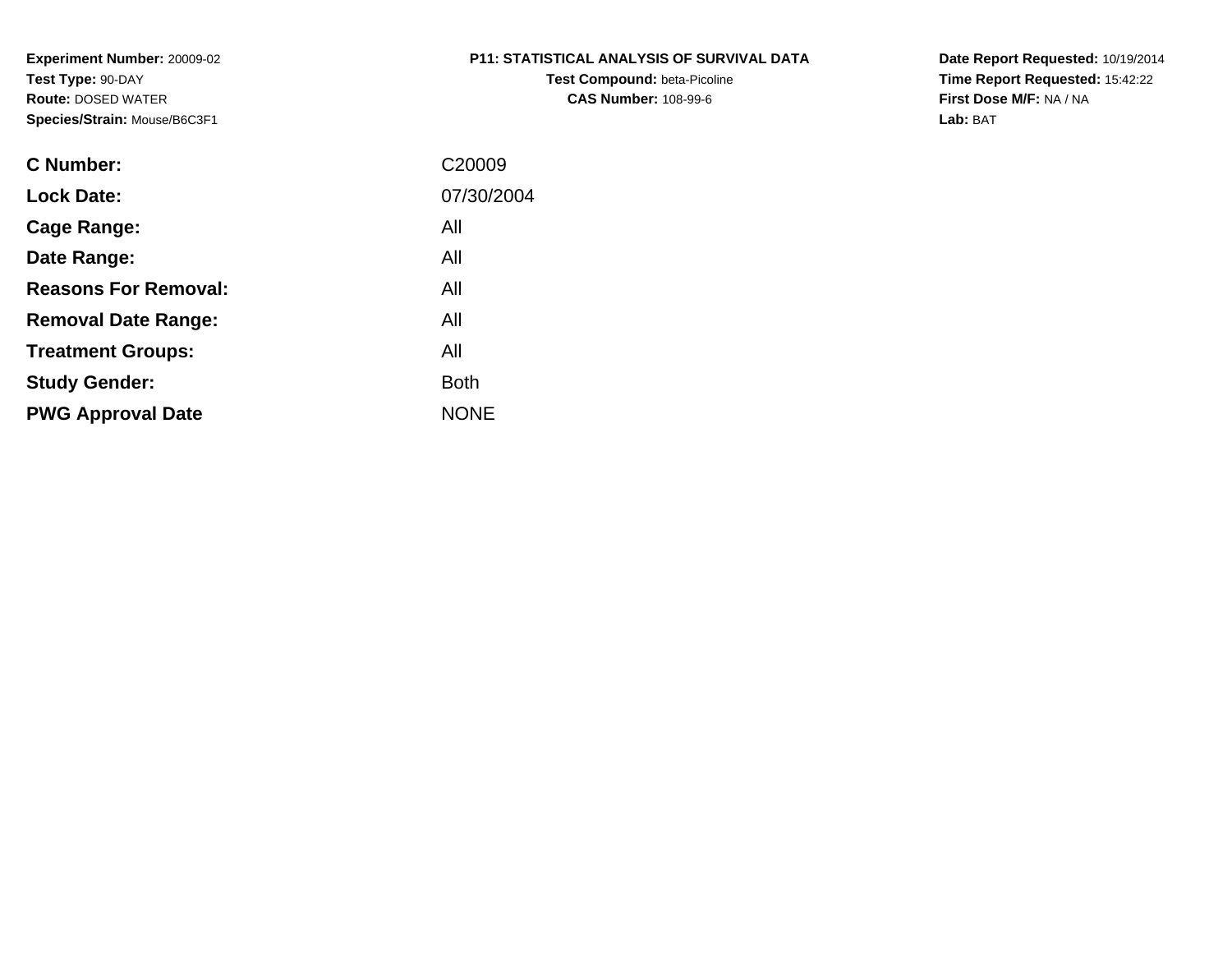## **P11: STATISTICAL ANALYSIS OF SURVIVAL DATA**

**Test Compound:** beta-Picoline**CAS Number:** 108-99-6

**Date Report Requested:** 10/19/2014**Time Report Requested:** 15:42:22**First Dose M/F:** NA / NA**Lab:** BAT

# **Male MOUSE FIRST TERMINAL SACRIFICE AT 92 DAYS**

|                 |                              |                     | INDIVIDUAL SURVIVAL TIMES (DAYS) |                    |
|-----------------|------------------------------|---------------------|----------------------------------|--------------------|
| $DOSE = 0$      | <b>MG/L</b>                  |                     |                                  |                    |
| <b>TOTAL 10</b> |                              | UNCENSORED DEATHS 0 | <b>CENSORED DEATHS 0</b>         | <b>TERMINAL 10</b> |
|                 | <b>UNCENSORED DEATH DAYS</b> |                     |                                  |                    |
| none            |                              |                     |                                  |                    |
|                 | <b>CENSORED DEATH DAYS</b>   |                     |                                  |                    |
| none            |                              |                     |                                  |                    |
| $DOSE = 78$     | <b>MG/L</b>                  |                     |                                  |                    |
| <b>TOTAL 10</b> |                              | UNCENSORED DEATHS 0 | CENSORED DEATHS 0                | <b>TERMINAL 10</b> |
|                 | <b>UNCENSORED DEATH DAYS</b> |                     |                                  |                    |
| none            |                              |                     |                                  |                    |
|                 | <b>CENSORED DEATH DAYS</b>   |                     |                                  |                    |
| none            |                              |                     |                                  |                    |
| $DOSE = 156$    | <b>MG/L</b>                  |                     |                                  |                    |
| <b>TOTAL 10</b> |                              | UNCENSORED DEATHS 0 | <b>CENSORED DEATHS 0</b>         | <b>TERMINAL 10</b> |
|                 | <b>UNCENSORED DEATH DAYS</b> |                     |                                  |                    |
| none            |                              |                     |                                  |                    |
|                 | <b>CENSORED DEATH DAYS</b>   |                     |                                  |                    |
| none            |                              |                     |                                  |                    |
| $DOSE = 312$    | <b>MG/L</b>                  |                     |                                  |                    |
| <b>TOTAL 10</b> |                              | UNCENSORED DEATHS 0 | <b>CENSORED DEATHS 0</b>         | <b>TERMINAL 10</b> |
|                 | <b>UNCENSORED DEATH DAYS</b> |                     |                                  |                    |
| none            |                              |                     |                                  |                    |
|                 | <b>CENSORED DEATH DAYS</b>   |                     |                                  |                    |
| none            |                              |                     |                                  |                    |

(A) FIRST TERMINAL SACRIFICE

(B) THE FIRST ENTRY IS THE TREND TEST (TARONE, 1975) RESULT. SUBSEQUENT ENTRIES ARE THE RESULTS OF PAIRWISE TESTS (COX, 1972). NEGATIVE TRENDS ARE INDICATED BY "N".

(C) MEAN OF ALL UNCENSORED DEATHS PRIOR TO TERMINAL SACRIFICE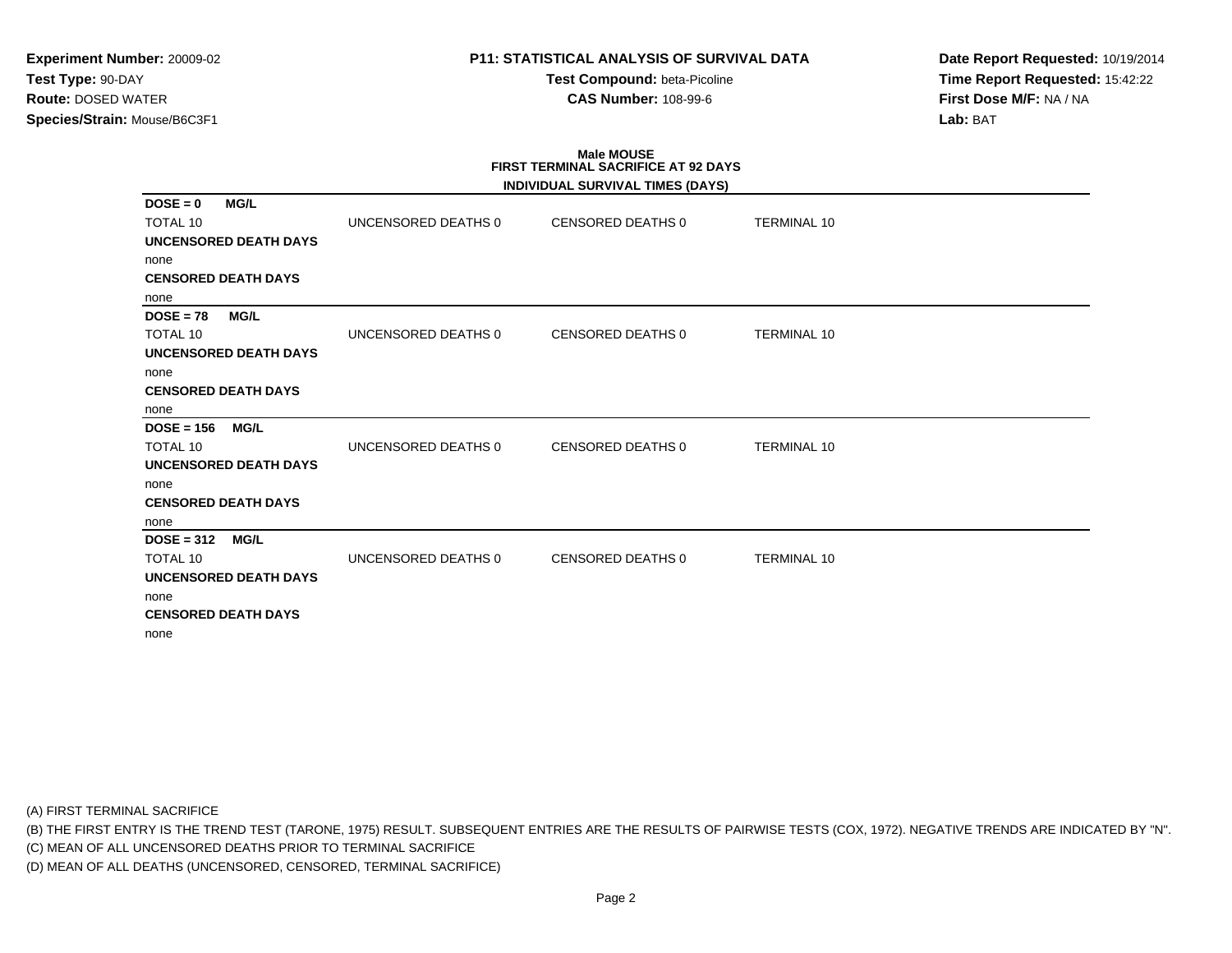## **P11: STATISTICAL ANALYSIS OF SURVIVAL DATA**

**Test Compound:** beta-Picoline**CAS Number:** 108-99-6

**Date Report Requested:** 10/19/2014**Time Report Requested:** 15:42:22**First Dose M/F:** NA / NA**Lab:** BAT

### **Male MOUSE FIRST TERMINAL SACRIFICE AT 92 DAYSINDIVIDUAL SURVIVAL TIMES (DAYS)**

| $DOSE = 625$                 | MG/L        |                     |                   |                    |
|------------------------------|-------------|---------------------|-------------------|--------------------|
| TOTAL 10                     |             | UNCENSORED DEATHS 0 | CENSORED DEATHS 0 | <b>TERMINAL 10</b> |
| <b>UNCENSORED DEATH DAYS</b> |             |                     |                   |                    |
| none                         |             |                     |                   |                    |
| <b>CENSORED DEATH DAYS</b>   |             |                     |                   |                    |
| none                         |             |                     |                   |                    |
|                              |             |                     |                   |                    |
| $DOSE = 1250$                | <b>MG/L</b> |                     |                   |                    |
| TOTAL 10                     |             | UNCENSORED DEATHS 0 | CENSORED DEATHS 0 | <b>TERMINAL 10</b> |
| UNCENSORED DEATH DAYS        |             |                     |                   |                    |
| none                         |             |                     |                   |                    |
| <b>CENSORED DEATH DAYS</b>   |             |                     |                   |                    |

(A) FIRST TERMINAL SACRIFICE

(B) THE FIRST ENTRY IS THE TREND TEST (TARONE, 1975) RESULT. SUBSEQUENT ENTRIES ARE THE RESULTS OF PAIRWISE TESTS (COX, 1972). NEGATIVE TRENDS ARE INDICATED BY "N".

(C) MEAN OF ALL UNCENSORED DEATHS PRIOR TO TERMINAL SACRIFICE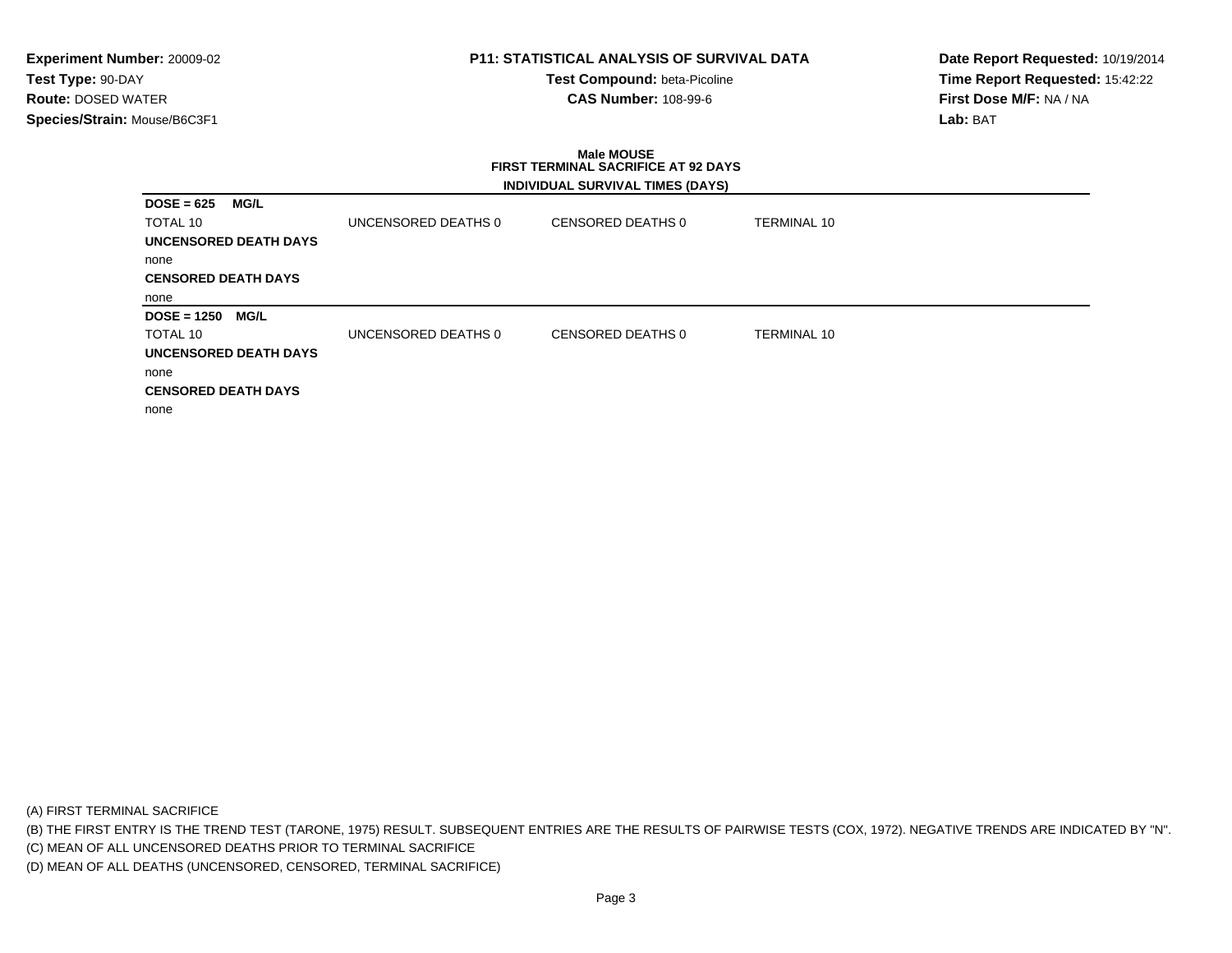## **P11: STATISTICAL ANALYSIS OF SURVIVAL DATA**

**Test Compound:** beta-Picoline

**CAS Number:** 108-99-6

**Date Report Requested:** 10/19/2014**Time Report Requested:** 15:42:22**First Dose M/F:** NA / NA**Lab:** BAT

### **Male MOUSEFIRST TERMINAL SACRIFICE AT 92 DAYS**

## **KAPLAN-MEIER SURVIVAL PROBABILITY ESTIMATES (%)**

| <b>DOSE</b> |             |       |       |       |       |       | <b>TIME (DAYS)</b> |       |       |       |       |
|-------------|-------------|-------|-------|-------|-------|-------|--------------------|-------|-------|-------|-------|
|             |             | 10    | 20    | 30    | 40    | 50    | 60                 | 70    | 80    | 90    | 92(A) |
| 0           | <b>MG/L</b> | 100.0 | 100.0 | 100.0 | 100.0 | 100.0 | 100.0              | 100.0 | 100.0 | 100.0 | 100.0 |
| 78          | <b>MG/L</b> | 100.0 | 100.0 | 100.0 | 100.0 | 100.0 | 100.0              | 100.0 | 100.0 | 100.0 | 100.0 |
| 156         | MG/L        | 100.0 | 100.0 | 100.0 | 100.0 | 100.0 | 100.0              | 100.0 | 100.0 | 100.0 | 100.0 |
| 312         | <b>MG/L</b> | 100.0 | 100.0 | 100.0 | 100.0 | 100.0 | 100.0              | 100.0 | 100.0 | 100.0 | 100.0 |
| 625         | <b>MG/L</b> | 100.0 | 100.0 | 100.0 | 100.0 | 100.0 | 100.0              | 100.0 | 100.0 | 100.0 | 100.0 |
| 1250        | MG/L        | 100.0 | 100.0 | 100.0 | 100.0 | 100.0 | 100.0              | 100.0 | 100.0 | 100.0 | 100.0 |

(A) FIRST TERMINAL SACRIFICE

(B) THE FIRST ENTRY IS THE TREND TEST (TARONE, 1975) RESULT. SUBSEQUENT ENTRIES ARE THE RESULTS OF PAIRWISE TESTS (COX, 1972). NEGATIVE TRENDS ARE INDICATED BY "N".

(C) MEAN OF ALL UNCENSORED DEATHS PRIOR TO TERMINAL SACRIFICE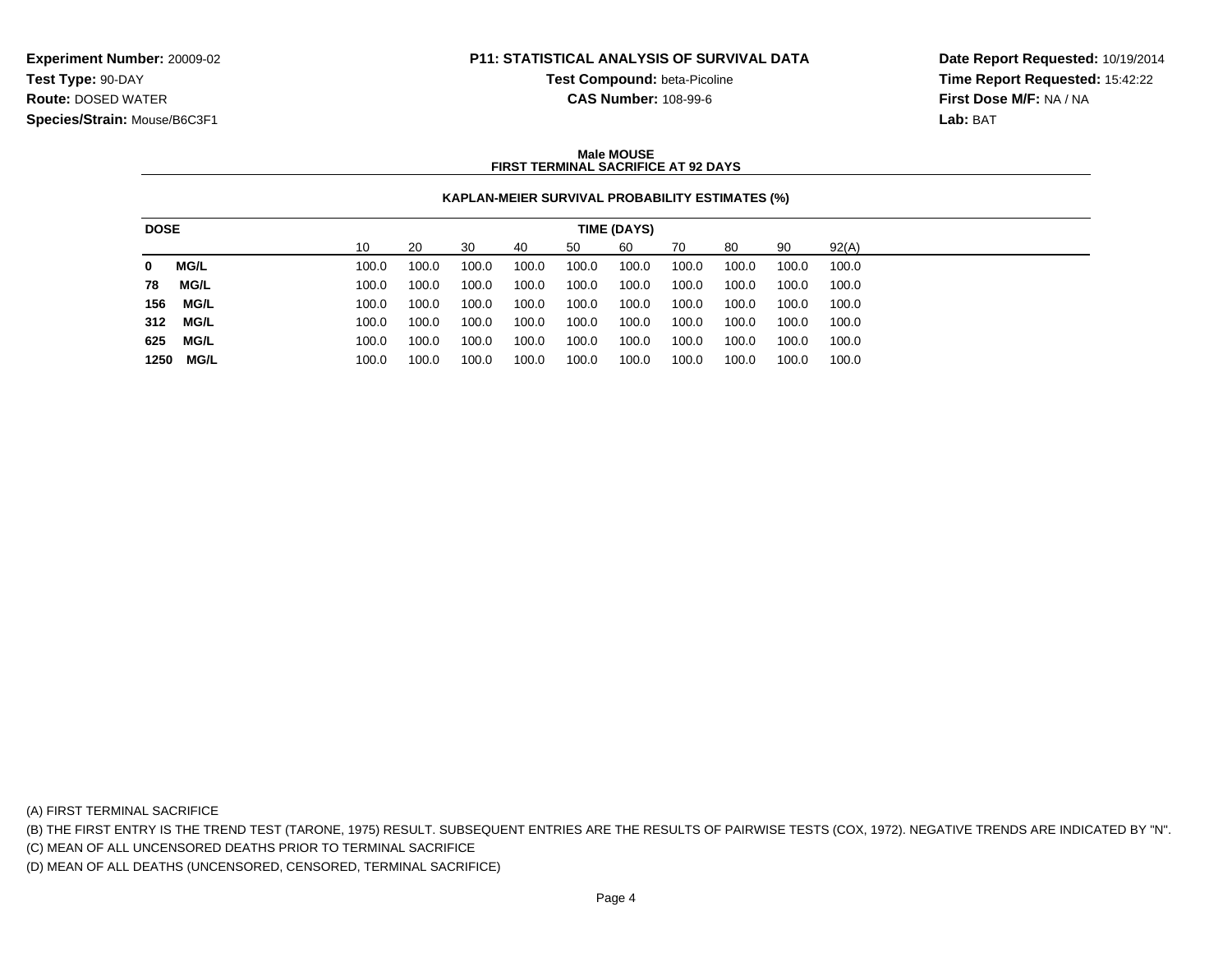# **P11: STATISTICAL ANALYSIS OF SURVIVAL DATA**

**Test Compound:** beta-Picoline**CAS Number:** 108-99-6

**Date Report Requested:** 10/19/2014**Time Report Requested:** 15:42:22**First Dose M/F:** NA / NA**Lab:** BAT

### **Male MOUSEFIRST TERMINAL SACRIFICE AT 92 DAYS**

## **SURVIVAL SUMMARY STATISTICS**

| <b>DOSE</b>                           | MG/L<br>0          | MG/L<br>78 | MG/L<br>156 | <b>MG/L</b><br>312 |  |
|---------------------------------------|--------------------|------------|-------------|--------------------|--|
| SURVIVAL AT END OF STUDY              | 100.0%             | 100.0%     | 100.0%      | 100.0%             |  |
| (KAPLAN-MEIER)                        |                    |            |             |                    |  |
| <b>SIGNIFICANCE (B)</b>               | $\cdots$           | $\cdots$   | $\cdots$    | $\cdots$           |  |
| (LIFE TABLE)                          |                    |            |             |                    |  |
| <b>MEAN DAY OF NATURAL DEATHS (C)</b> |                    |            |             |                    |  |
| (STANDARD ERROR)                      | $\left( . \right)$ | (۰۱        | $\cdot$     | $\cdot$            |  |
| <b>MEAN LIFE SPAN (D)</b>             | 92.0               | 92.0       | 92.0        | 92.0               |  |
| (STANDARD ERROR)                      | (0.0)              | (0.0)      | (0.0)       | (0.0)              |  |

(A) FIRST TERMINAL SACRIFICE

(B) THE FIRST ENTRY IS THE TREND TEST (TARONE, 1975) RESULT. SUBSEQUENT ENTRIES ARE THE RESULTS OF PAIRWISE TESTS (COX, 1972). NEGATIVE TRENDS ARE INDICATED BY "N".

(C) MEAN OF ALL UNCENSORED DEATHS PRIOR TO TERMINAL SACRIFICE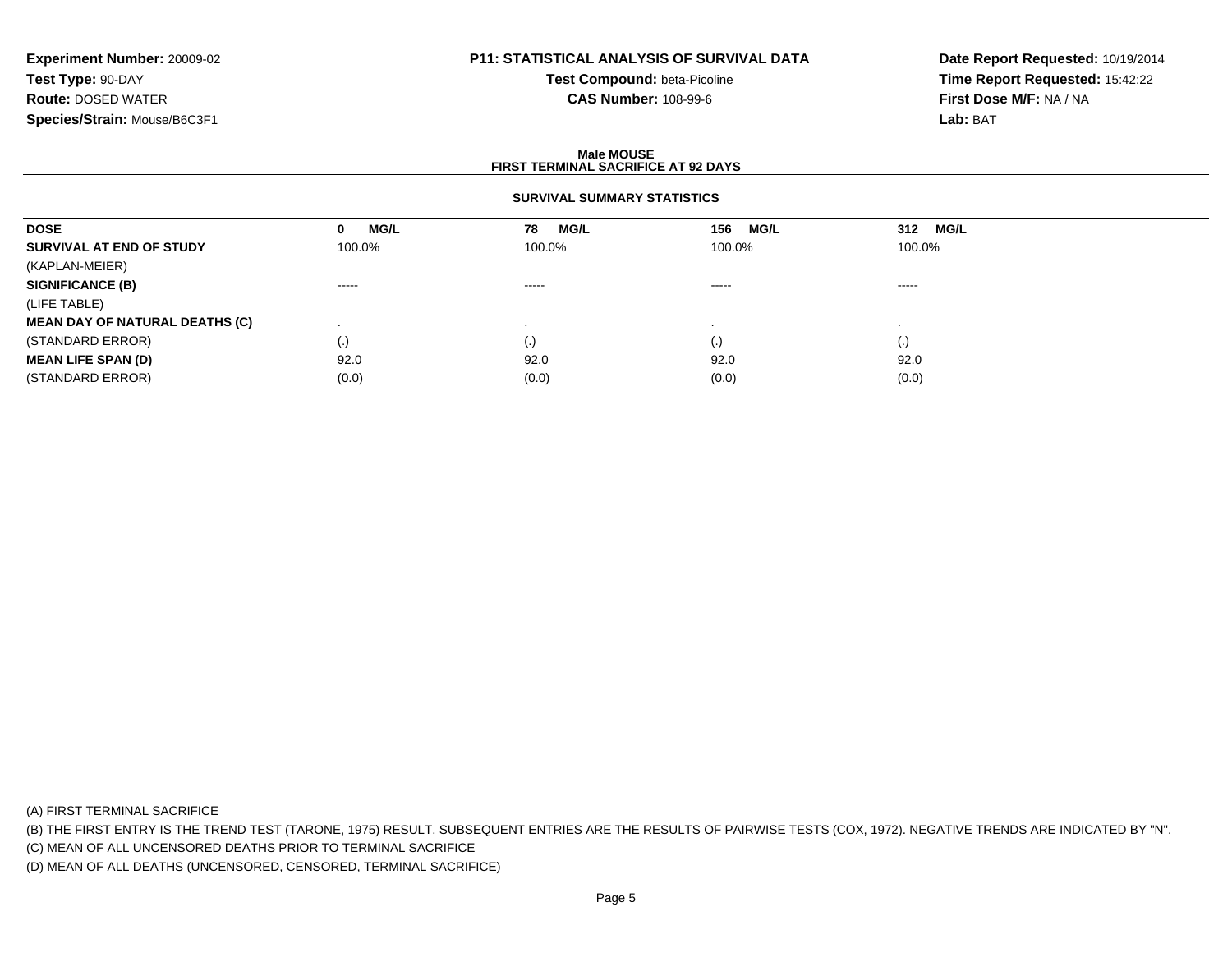# **P11: STATISTICAL ANALYSIS OF SURVIVAL DATA**

**Test Compound:** beta-Picoline**CAS Number:** 108-99-6

**Date Report Requested:** 10/19/2014**Time Report Requested:** 15:42:22**First Dose M/F:** NA / NA**Lab:** BAT

### **Male MOUSEFIRST TERMINAL SACRIFICE AT 92 DAYS**

## **SURVIVAL SUMMARY STATISTICS**

| <b>DOSE</b>                           | MG/L<br>625            | 1250 MG/L              |  |
|---------------------------------------|------------------------|------------------------|--|
| SURVIVAL AT END OF STUDY              | 100.0%                 | 100.0%                 |  |
| (KAPLAN-MEIER)                        |                        |                        |  |
| <b>SIGNIFICANCE (B)</b>               | $\cdots \cdots \cdots$ | $\cdots \cdots \cdots$ |  |
| (LIFE TABLE)                          |                        |                        |  |
| <b>MEAN DAY OF NATURAL DEATHS (C)</b> |                        |                        |  |
| (STANDARD ERROR)                      | (.)                    | (.)                    |  |
| <b>MEAN LIFE SPAN (D)</b>             | 92.0                   | 92.0                   |  |
| (STANDARD ERROR)                      | (0.0)                  | (0.0)                  |  |

(A) FIRST TERMINAL SACRIFICE

(B) THE FIRST ENTRY IS THE TREND TEST (TARONE, 1975) RESULT. SUBSEQUENT ENTRIES ARE THE RESULTS OF PAIRWISE TESTS (COX, 1972). NEGATIVE TRENDS ARE INDICATED BY "N".

(C) MEAN OF ALL UNCENSORED DEATHS PRIOR TO TERMINAL SACRIFICE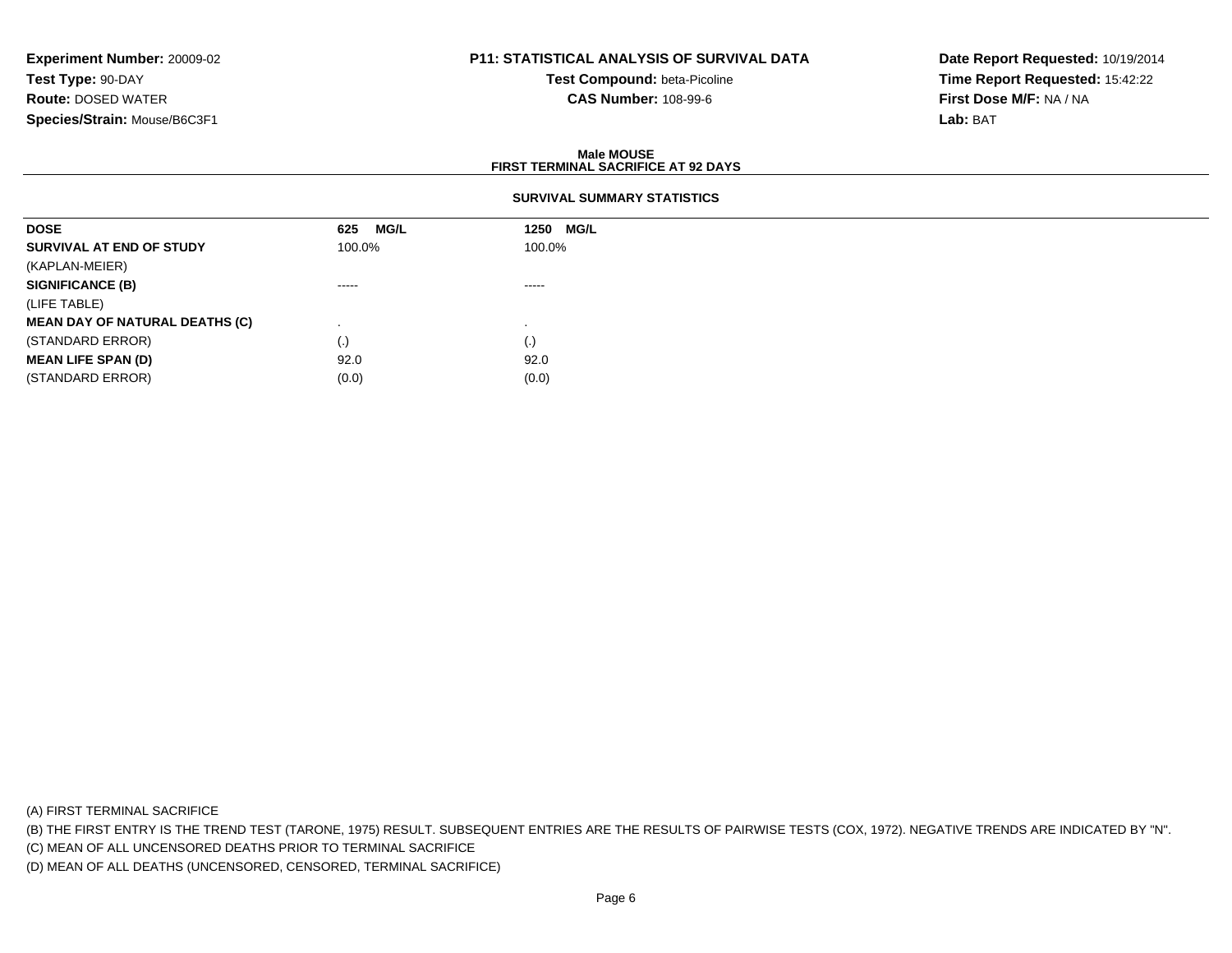## **P11: STATISTICAL ANALYSIS OF SURVIVAL DATA**

**Test Compound:** beta-Picoline**CAS Number:** 108-99-6

**Date Report Requested:** 10/19/2014**Time Report Requested:** 15:42:22**First Dose M/F:** NA / NA**Lab:** BAT

# **Female MOUSE FIRST TERMINAL SACRIFICE AT 92 DAYS**

|                 |                              |                     | INDIVIDUAL SURVIVAL TIMES (DAYS) |                    |
|-----------------|------------------------------|---------------------|----------------------------------|--------------------|
| $DOSE = 0$      | <b>MG/L</b>                  |                     |                                  |                    |
| <b>TOTAL 10</b> |                              | UNCENSORED DEATHS 0 | CENSORED DEATHS 0                | <b>TERMINAL 10</b> |
|                 | <b>UNCENSORED DEATH DAYS</b> |                     |                                  |                    |
| none            |                              |                     |                                  |                    |
|                 | <b>CENSORED DEATH DAYS</b>   |                     |                                  |                    |
| none            |                              |                     |                                  |                    |
| $DOSE = 78$     | <b>MG/L</b>                  |                     |                                  |                    |
| <b>TOTAL 10</b> |                              | UNCENSORED DEATHS 0 | CENSORED DEATHS 0                | <b>TERMINAL 10</b> |
|                 | <b>UNCENSORED DEATH DAYS</b> |                     |                                  |                    |
| none            |                              |                     |                                  |                    |
|                 | <b>CENSORED DEATH DAYS</b>   |                     |                                  |                    |
| none            |                              |                     |                                  |                    |
| $DOSE = 156$    | <b>MG/L</b>                  |                     |                                  |                    |
| <b>TOTAL 10</b> |                              | UNCENSORED DEATHS 0 | CENSORED DEATHS 0                | <b>TERMINAL 10</b> |
|                 | <b>UNCENSORED DEATH DAYS</b> |                     |                                  |                    |
| none            |                              |                     |                                  |                    |
|                 | <b>CENSORED DEATH DAYS</b>   |                     |                                  |                    |
| none            |                              |                     |                                  |                    |
| $DOSE = 312$    | <b>MG/L</b>                  |                     |                                  |                    |
| <b>TOTAL 10</b> |                              | UNCENSORED DEATHS 0 | CENSORED DEATHS 0                | <b>TERMINAL 10</b> |
|                 | <b>UNCENSORED DEATH DAYS</b> |                     |                                  |                    |
| none            |                              |                     |                                  |                    |
|                 | <b>CENSORED DEATH DAYS</b>   |                     |                                  |                    |
| none            |                              |                     |                                  |                    |

(A) FIRST TERMINAL SACRIFICE

(B) THE FIRST ENTRY IS THE TREND TEST (TARONE, 1975) RESULT. SUBSEQUENT ENTRIES ARE THE RESULTS OF PAIRWISE TESTS (COX, 1972). NEGATIVE TRENDS ARE INDICATED BY "N".

(C) MEAN OF ALL UNCENSORED DEATHS PRIOR TO TERMINAL SACRIFICE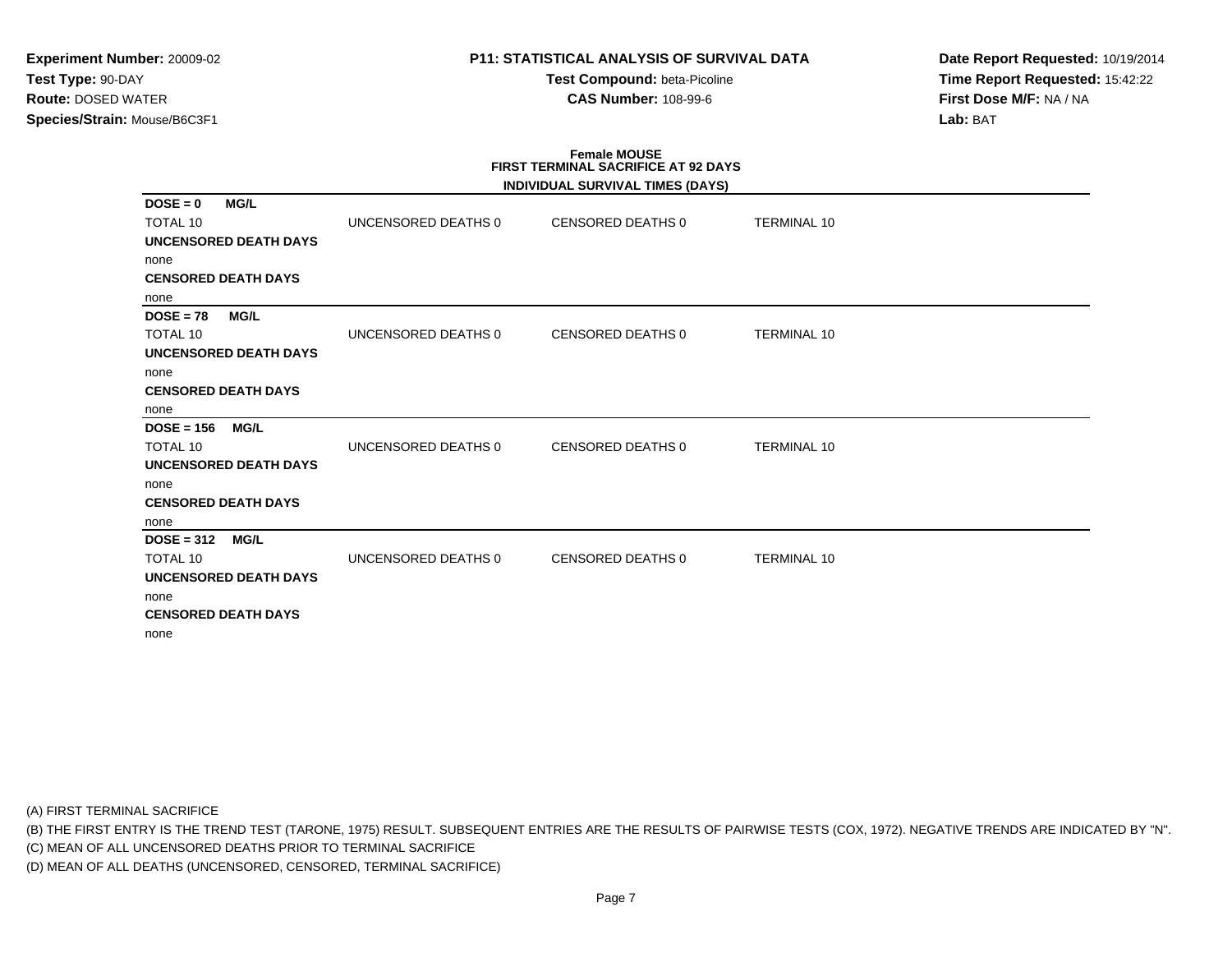## **P11: STATISTICAL ANALYSIS OF SURVIVAL DATA**

**Test Compound:** beta-Picoline**CAS Number:** 108-99-6

**Date Report Requested:** 10/19/2014**Time Report Requested:** 15:42:22**First Dose M/F:** NA / NA**Lab:** BAT

### **Female MOUSE FIRST TERMINAL SACRIFICE AT 92 DAYSINDIVIDUAL SURVIVAL TIMES (DAYS)**

| $DOSE = 625$               | MG/L        |                     |                   |                    |
|----------------------------|-------------|---------------------|-------------------|--------------------|
| TOTAL 10                   |             | UNCENSORED DEATHS 0 | CENSORED DEATHS 0 | <b>TERMINAL 10</b> |
| UNCENSORED DEATH DAYS      |             |                     |                   |                    |
| none                       |             |                     |                   |                    |
| <b>CENSORED DEATH DAYS</b> |             |                     |                   |                    |
| none                       |             |                     |                   |                    |
| $DOSE = 1250$              | <b>MG/L</b> |                     |                   |                    |
| TOTAL 10                   |             | UNCENSORED DEATHS 0 | CENSORED DEATHS 0 | <b>TERMINAL 10</b> |
| UNCENSORED DEATH DAYS      |             |                     |                   |                    |
| none                       |             |                     |                   |                    |
| <b>CENSORED DEATH DAYS</b> |             |                     |                   |                    |
| none                       |             |                     |                   |                    |

(A) FIRST TERMINAL SACRIFICE

(B) THE FIRST ENTRY IS THE TREND TEST (TARONE, 1975) RESULT. SUBSEQUENT ENTRIES ARE THE RESULTS OF PAIRWISE TESTS (COX, 1972). NEGATIVE TRENDS ARE INDICATED BY "N".

(C) MEAN OF ALL UNCENSORED DEATHS PRIOR TO TERMINAL SACRIFICE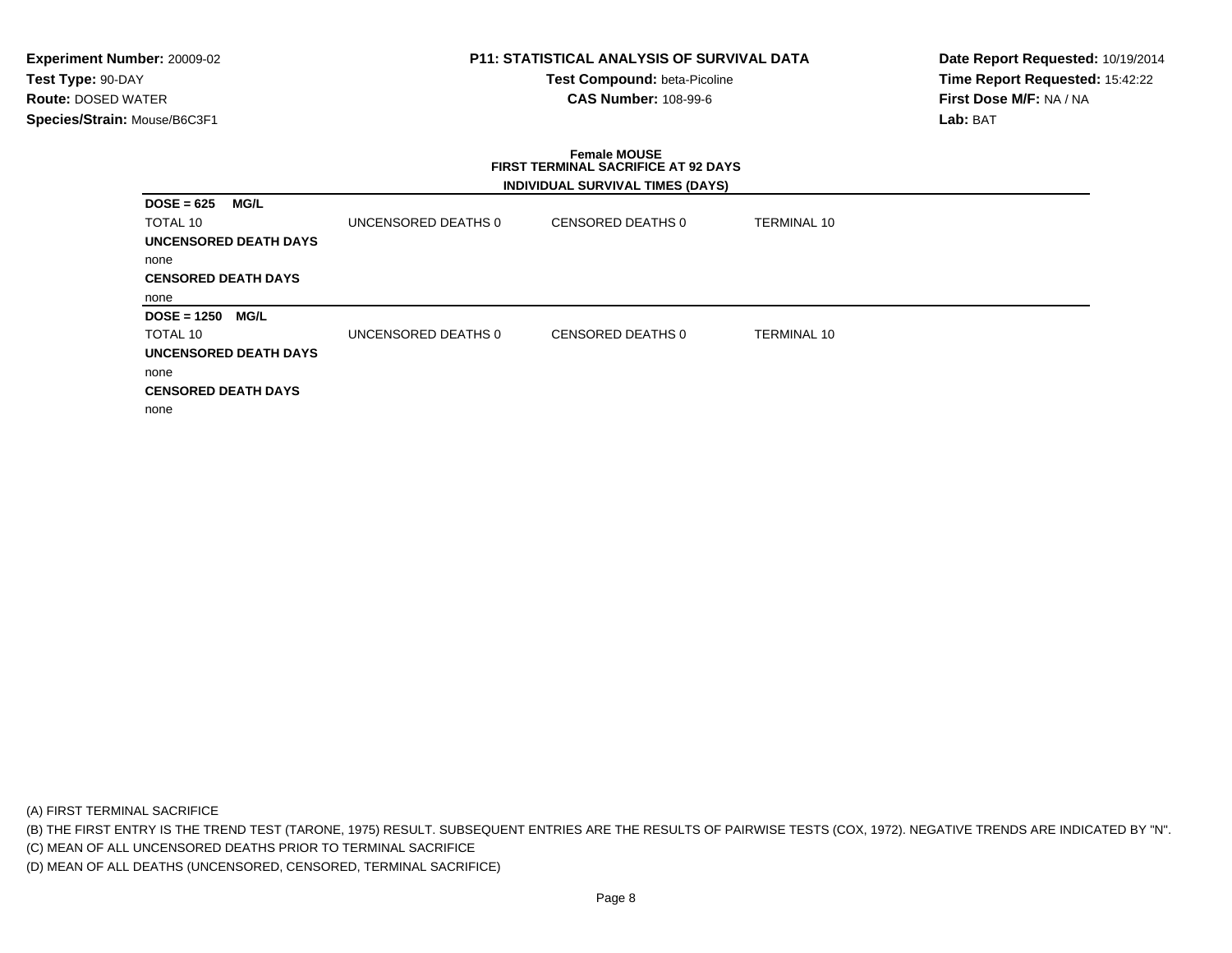## **P11: STATISTICAL ANALYSIS OF SURVIVAL DATA**

**Test Compound:** beta-Picoline

**CAS Number:** 108-99-6

**Date Report Requested:** 10/19/2014**Time Report Requested:** 15:42:22**First Dose M/F:** NA / NA**Lab:** BAT

### **Female MOUSEFIRST TERMINAL SACRIFICE AT 92 DAYS**

## **KAPLAN-MEIER SURVIVAL PROBABILITY ESTIMATES (%)**

| <b>DOSE</b> |             |       |       |       |       |       | TIME (DAYS) |       |       |       |       |
|-------------|-------------|-------|-------|-------|-------|-------|-------------|-------|-------|-------|-------|
|             |             | 10    | 20    | 30    | 40    | 50    | 60          | 70    | 80    | 90    | 92(A) |
| 0           | <b>MG/L</b> | 100.0 | 100.0 | 100.0 | 100.0 | 100.0 | 100.0       | 100.0 | 100.0 | 100.0 | 100.0 |
| 78          | MG/L        | 100.0 | 100.0 | 100.0 | 100.0 | 100.0 | 100.0       | 100.0 | 100.0 | 100.0 | 100.0 |
| 156         | MG/L        | 100.0 | 100.0 | 100.0 | 100.0 | 100.0 | 100.0       | 100.0 | 100.0 | 100.0 | 100.0 |
| 312         | MG/L        | 100.0 | 100.0 | 100.0 | 100.0 | 100.0 | 100.0       | 100.0 | 100.0 | 100.0 | 100.0 |
| 625         | MG/L        | 100.0 | 100.0 | 100.0 | 100.0 | 100.0 | 100.0       | 100.0 | 100.0 | 100.0 | 100.0 |
| 1250        | MG/L        | 100.0 | 100.0 | 100.0 | 100.0 | 100.0 | 100.0       | 100.0 | 100.0 | 100.0 | 100.0 |

(A) FIRST TERMINAL SACRIFICE

(B) THE FIRST ENTRY IS THE TREND TEST (TARONE, 1975) RESULT. SUBSEQUENT ENTRIES ARE THE RESULTS OF PAIRWISE TESTS (COX, 1972). NEGATIVE TRENDS ARE INDICATED BY "N".

(C) MEAN OF ALL UNCENSORED DEATHS PRIOR TO TERMINAL SACRIFICE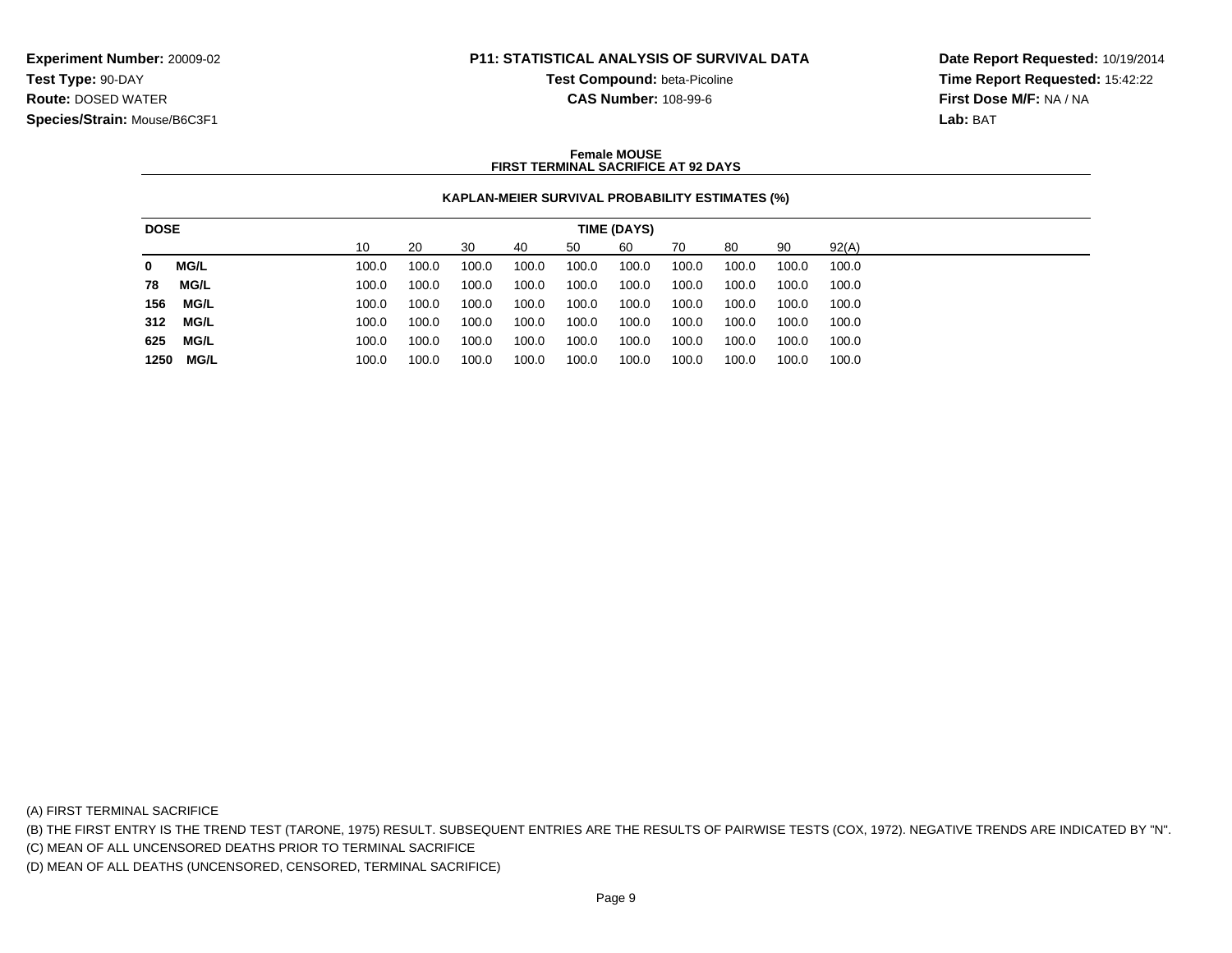# **P11: STATISTICAL ANALYSIS OF SURVIVAL DATA**

**Test Compound:** beta-Picoline**CAS Number:** 108-99-6

**Date Report Requested:** 10/19/2014**Time Report Requested:** 15:42:22**First Dose M/F:** NA / NA**Lab:** BAT

### **Female MOUSEFIRST TERMINAL SACRIFICE AT 92 DAYS**

## **SURVIVAL SUMMARY STATISTICS**

| <b>DOSE</b>                           | <b>MG/L</b><br>0                                                                                                                                                                                                                                                                                                                                                                                                                                                                       | <b>MG/L</b><br>78      | <b>MG/L</b><br>156                                                                                                                                                                                                                                                                                                                                                                                                                                                                     | MG/L<br>312                                                                                                                                                                                                                                                                                                                                                                                                                                                                            |  |
|---------------------------------------|----------------------------------------------------------------------------------------------------------------------------------------------------------------------------------------------------------------------------------------------------------------------------------------------------------------------------------------------------------------------------------------------------------------------------------------------------------------------------------------|------------------------|----------------------------------------------------------------------------------------------------------------------------------------------------------------------------------------------------------------------------------------------------------------------------------------------------------------------------------------------------------------------------------------------------------------------------------------------------------------------------------------|----------------------------------------------------------------------------------------------------------------------------------------------------------------------------------------------------------------------------------------------------------------------------------------------------------------------------------------------------------------------------------------------------------------------------------------------------------------------------------------|--|
| SURVIVAL AT END OF STUDY              | 100.0%                                                                                                                                                                                                                                                                                                                                                                                                                                                                                 | 100.0%                 | 100.0%                                                                                                                                                                                                                                                                                                                                                                                                                                                                                 | 100.0%                                                                                                                                                                                                                                                                                                                                                                                                                                                                                 |  |
| (KAPLAN-MEIER)                        |                                                                                                                                                                                                                                                                                                                                                                                                                                                                                        |                        |                                                                                                                                                                                                                                                                                                                                                                                                                                                                                        |                                                                                                                                                                                                                                                                                                                                                                                                                                                                                        |  |
| <b>SIGNIFICANCE (B)</b>               | $\begin{array}{cccccccccccccc} \multicolumn{2}{c}{} & \multicolumn{2}{c}{} & \multicolumn{2}{c}{} & \multicolumn{2}{c}{} & \multicolumn{2}{c}{} & \multicolumn{2}{c}{} & \multicolumn{2}{c}{} & \multicolumn{2}{c}{} & \multicolumn{2}{c}{} & \multicolumn{2}{c}{} & \multicolumn{2}{c}{} & \multicolumn{2}{c}{} & \multicolumn{2}{c}{} & \multicolumn{2}{c}{} & \multicolumn{2}{c}{} & \multicolumn{2}{c}{} & \multicolumn{2}{c}{} & \multicolumn{2}{c}{} & \multicolumn{2}{c}{} & \$ | $\cdots \cdots \cdots$ | $\begin{array}{cccccccccccccc} \multicolumn{2}{c}{} & \multicolumn{2}{c}{} & \multicolumn{2}{c}{} & \multicolumn{2}{c}{} & \multicolumn{2}{c}{} & \multicolumn{2}{c}{} & \multicolumn{2}{c}{} & \multicolumn{2}{c}{} & \multicolumn{2}{c}{} & \multicolumn{2}{c}{} & \multicolumn{2}{c}{} & \multicolumn{2}{c}{} & \multicolumn{2}{c}{} & \multicolumn{2}{c}{} & \multicolumn{2}{c}{} & \multicolumn{2}{c}{} & \multicolumn{2}{c}{} & \multicolumn{2}{c}{} & \multicolumn{2}{c}{} & \$ | $\begin{array}{cccccccccccccc} \multicolumn{2}{c}{} & \multicolumn{2}{c}{} & \multicolumn{2}{c}{} & \multicolumn{2}{c}{} & \multicolumn{2}{c}{} & \multicolumn{2}{c}{} & \multicolumn{2}{c}{} & \multicolumn{2}{c}{} & \multicolumn{2}{c}{} & \multicolumn{2}{c}{} & \multicolumn{2}{c}{} & \multicolumn{2}{c}{} & \multicolumn{2}{c}{} & \multicolumn{2}{c}{} & \multicolumn{2}{c}{} & \multicolumn{2}{c}{} & \multicolumn{2}{c}{} & \multicolumn{2}{c}{} & \multicolumn{2}{c}{} & \$ |  |
| (LIFE TABLE)                          |                                                                                                                                                                                                                                                                                                                                                                                                                                                                                        |                        |                                                                                                                                                                                                                                                                                                                                                                                                                                                                                        |                                                                                                                                                                                                                                                                                                                                                                                                                                                                                        |  |
| <b>MEAN DAY OF NATURAL DEATHS (C)</b> |                                                                                                                                                                                                                                                                                                                                                                                                                                                                                        |                        |                                                                                                                                                                                                                                                                                                                                                                                                                                                                                        |                                                                                                                                                                                                                                                                                                                                                                                                                                                                                        |  |
| (STANDARD ERROR)                      | $\left( .\right)$                                                                                                                                                                                                                                                                                                                                                                                                                                                                      | (.)                    | (.)                                                                                                                                                                                                                                                                                                                                                                                                                                                                                    | $\left( . \right)$                                                                                                                                                                                                                                                                                                                                                                                                                                                                     |  |
| <b>MEAN LIFE SPAN (D)</b>             | 92.0                                                                                                                                                                                                                                                                                                                                                                                                                                                                                   | 92.0                   | 92.0                                                                                                                                                                                                                                                                                                                                                                                                                                                                                   | 92.0                                                                                                                                                                                                                                                                                                                                                                                                                                                                                   |  |
| (STANDARD ERROR)                      | (0.0)                                                                                                                                                                                                                                                                                                                                                                                                                                                                                  | (0.0)                  | (0.0)                                                                                                                                                                                                                                                                                                                                                                                                                                                                                  | (0.0)                                                                                                                                                                                                                                                                                                                                                                                                                                                                                  |  |

(A) FIRST TERMINAL SACRIFICE

(B) THE FIRST ENTRY IS THE TREND TEST (TARONE, 1975) RESULT. SUBSEQUENT ENTRIES ARE THE RESULTS OF PAIRWISE TESTS (COX, 1972). NEGATIVE TRENDS ARE INDICATED BY "N".

(C) MEAN OF ALL UNCENSORED DEATHS PRIOR TO TERMINAL SACRIFICE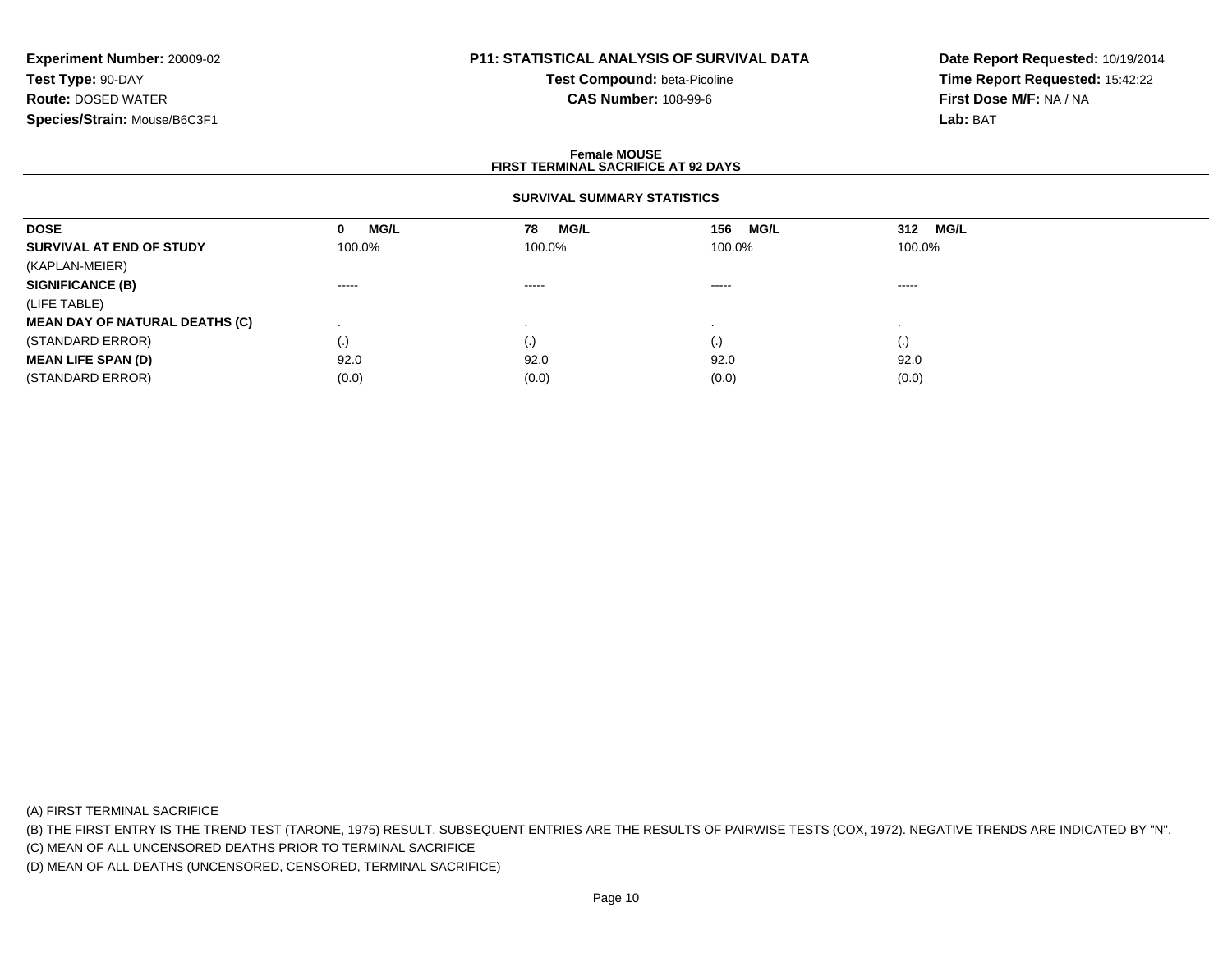# **P11: STATISTICAL ANALYSIS OF SURVIVAL DATA**

**Test Compound:** beta-Picoline**CAS Number:** 108-99-6

**Date Report Requested:** 10/19/2014**Time Report Requested:** 15:42:22**First Dose M/F:** NA / NA**Lab:** BAT

### **Female MOUSEFIRST TERMINAL SACRIFICE AT 92 DAYS**

## **SURVIVAL SUMMARY STATISTICS**

| <b>DOSE</b>                           | MG/L<br>625 | MG/L<br>1250       |
|---------------------------------------|-------------|--------------------|
| SURVIVAL AT END OF STUDY              | 100.0%      | 100.0%             |
| (KAPLAN-MEIER)                        |             |                    |
| <b>SIGNIFICANCE (B)</b>               | -----       | $\cdots$           |
| (LIFE TABLE)                          |             |                    |
| <b>MEAN DAY OF NATURAL DEATHS (C)</b> |             |                    |
| (STANDARD ERROR)                      | (.)         | $\left( . \right)$ |
| <b>MEAN LIFE SPAN (D)</b>             | 92.0        | 92.0               |
| (STANDARD ERROR)                      | (0.0)       | (0.0)              |

(A) FIRST TERMINAL SACRIFICE

(B) THE FIRST ENTRY IS THE TREND TEST (TARONE, 1975) RESULT. SUBSEQUENT ENTRIES ARE THE RESULTS OF PAIRWISE TESTS (COX, 1972). NEGATIVE TRENDS ARE INDICATED BY "N".

(C) MEAN OF ALL UNCENSORED DEATHS PRIOR TO TERMINAL SACRIFICE